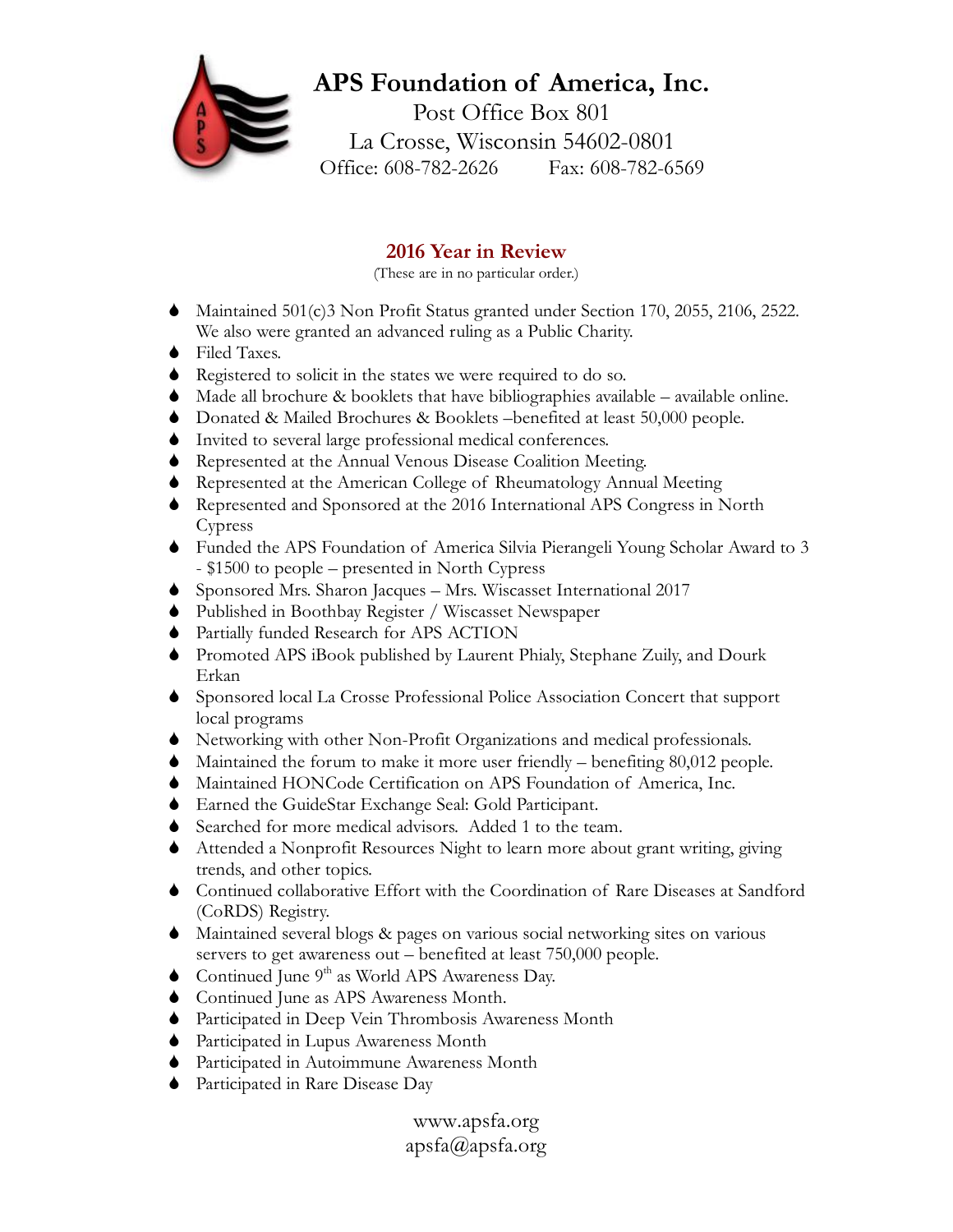S Participated in Pregnancy Loss and Stillborn Awareness Month

 $\blacklozenge$ 

- $\blacklozenge$  Launched press releases benefited at least 500,000 people.
- S Launched Radio Public Service Announcements benefited at least 2,000,000.
- $\blacklozenge$  Donated \$2000 to APS ACTION for their ongoing needs in research.
- $\blacklozenge$  Maintained Twitter Account. Working on verification.
- $\bullet$  Maintained Instagram Account
- $\bullet$  Maintained Pinterest Account
- $\blacklozenge$  Maintained Facebook Business Account. Got account verified.
- $\bullet$  Fundraisers:
	- o Café Press
	- o World APS Day Items
	- o Bracelet (Silver & Elastic) Fundraiser
	- o Facebook Shop
	- o Booster T-shirt
	- o AmazonSmile
	- o Individual Fundraisers
- Made Press in 3 different media venues that we are aware of  $-$  at least  $100,000,000$ people benefited
	- o House, MD "Instant Karma" (original air date, 10/15/09) benefited at least 16,000,000 people.
	- o Mystery Diagnosis "Falling Through the Cracks" (re- aired several times, original air date, 3/6/2006) - unknown how many people benefited
	- o The Beatles Network (APS Awareness month world wide awareness.) unknown how many people benefited
- $\blacklozenge$  Facebook Group Information:
	- o Number of Participants: 771

## **Recommendations:**

- $\bullet$  Continue to find more avenues for fundraising.
- $\bullet$  Get back to publishing quarterly newsletters.
- S Continue to collaborate with more organizations (both lay & professional).
- $\blacklozenge$  Attend or have materials available for more conferences.
- $\blacklozenge$  Apply for more grants.
- $\bullet$  Continue to search for more medical advisors that truly want to help.
- S Continue to attempt APS mentioned in more publications, including magazines.
- $\bullet$  Continue to making more videos and learn how to make podcasts.
- $\bullet$  Considering doing Facebook Live Chats.
- S Consider going to a Board of Directors of 7, including one medical advisor & one public non-APS person.
- S Consider making June 9th World APS Awareness Day formally via a bill through Congress.
- S Consider making June APS Awareness Month formally via a bill through Congress.
- S Consider making a Scholarship fund for those going into the Medical Field.
- Gonsider making a formal Scholarship fund for APS Research.